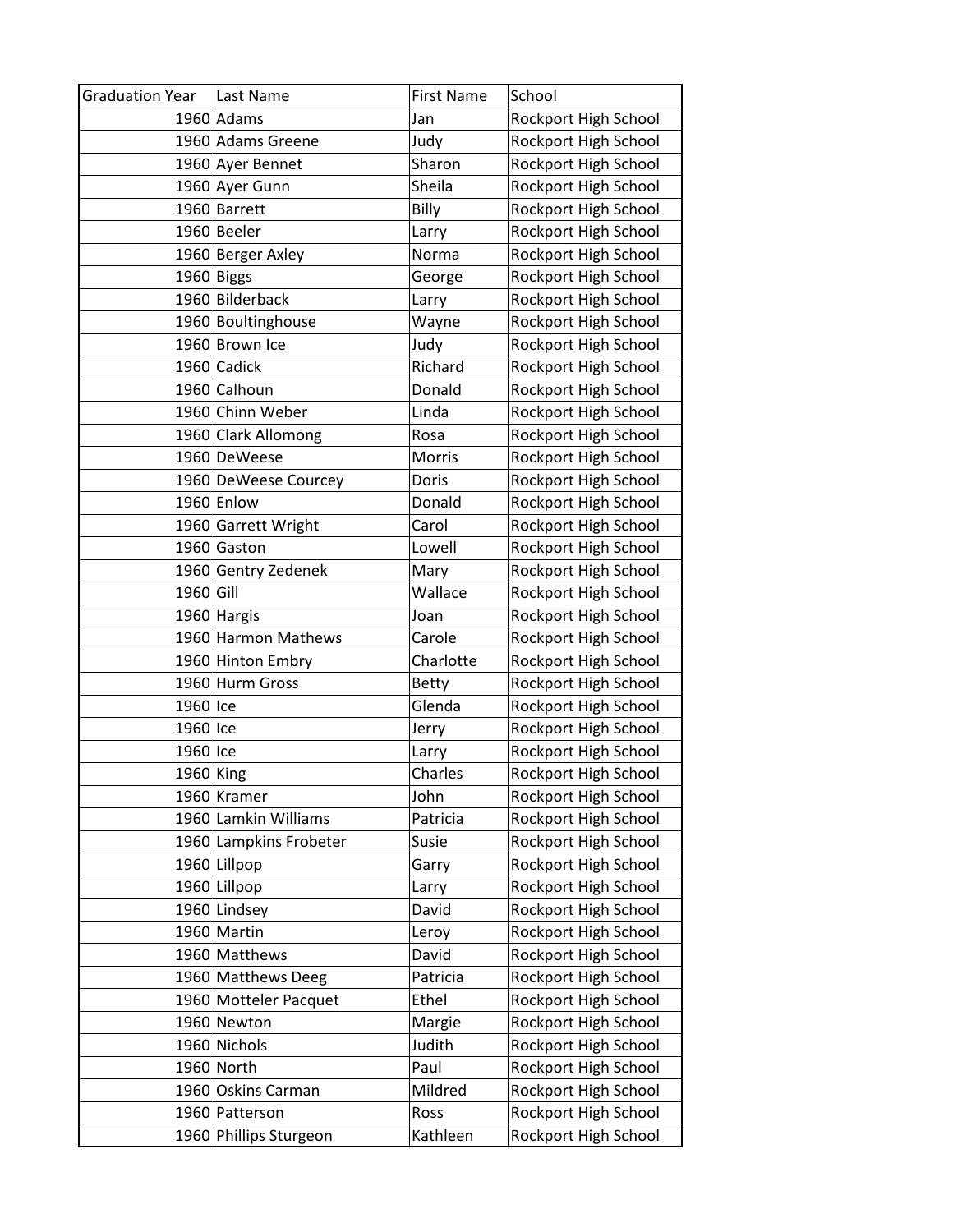|             | 1960 Richey             | Bernadine      | Rockport High School |
|-------------|-------------------------|----------------|----------------------|
|             | 1960 Rudisill Wilkinson | Donna          | Rockport High School |
|             | 1960 Russell Farmer     | Melody         | Rockport High School |
|             | 1960 Schraner           | Leo            | Rockport High School |
|             | 1960 Schroeder Jr.      | Harold         | Rockport High School |
|             | 1960 Schulte            | Donald         | Rockport High School |
|             | 1960 Schulte            | Leland         | Rockport High School |
|             | 1960 Stateler           | Norman         | Rockport High School |
|             | 1960 Stoermer           | Sandra         | Rockport High School |
|             | 1960 Tharp              | Sheldon        | Rockport High School |
|             | 1960 Thurman Bailey     | Judy           | Rockport High School |
|             | 1960 Titus Von Harz     | Marian         | Rockport High School |
|             | 1960 Von Harz           | William        | Rockport High School |
|             | 1960 Waters             | George         | Rockport High School |
|             | 1960 Wathen             | Michael        | Rockport High School |
|             | 1960 Weatherholt        | Tommy          | Rockport High School |
|             | 1960 Young              | Larry          | Rockport High School |
|             | 1961 Abshier Schwoeppe  | Darlene        | Rockport High School |
|             | 1961 Adkisson Adamson   | Geraldine      | Rockport High School |
|             | 1961 Allen              | Larry          | Rockport High School |
|             | 1961 Alvey              | <b>Barbara</b> | Rockport High School |
|             | 1961 Anderson Biggs     | Charlotte      | Rockport High School |
|             | 1961 Atchison           | Gusta          | Rockport High School |
| $1961$ Ayer |                         | Joseph         | Rockport High School |
|             | 1961 Bauman             | Jane           | Rockport High School |
| $1961$ Bays |                         | <b>Beth</b>    | Rockport High School |
|             | 1961 Bennett            | Mary           | Rockport High School |
|             | 1961 Biddle             | Jeryl          | Rockport High School |
|             | $1961$ Boyd             | Jim            | Rockport High School |
|             | 1961 Bunner             | John           | Rockport High School |
|             | 1961 Campbell           | <b>Beverly</b> | Rockport High School |
|             | 1961 Cannon             | Charles        | Rockport High School |
|             | $1961$ Chinn            | Mike           | Rockport High School |
|             | 1961 Compton Wilson     | Clesta         | Rockport High School |
|             | 1961 Conner             | Philip         | Rockport High School |
|             | 1961 Davis              | Carroll        | Rockport High School |
|             | 1961 Dawson             | Raymond        | Rockport High School |
|             | 1961 Dawson Waddle      | Rachel         | Rockport High School |
|             | 1961 Doyle              | Jay            | Rockport High School |
|             | $1961$ Eades            | Cora           | Rockport High School |
|             | 1961 Embry Bretz        | Linda          | Rockport High School |
|             | 1961 Enlow              | Ronald         | Rockport High School |
|             | 1961 Gordon Coy         | Sandra         | Rockport High School |
|             | 1961 Granderson         | Wilma          | Rockport High School |
|             | $1961$ Gunn             | Marlin         | Rockport High School |
|             | 1961 Hack Sauter        | Jean           | Rockport High School |
|             | 1961 Haines Berry       | Janet          | Rockport High School |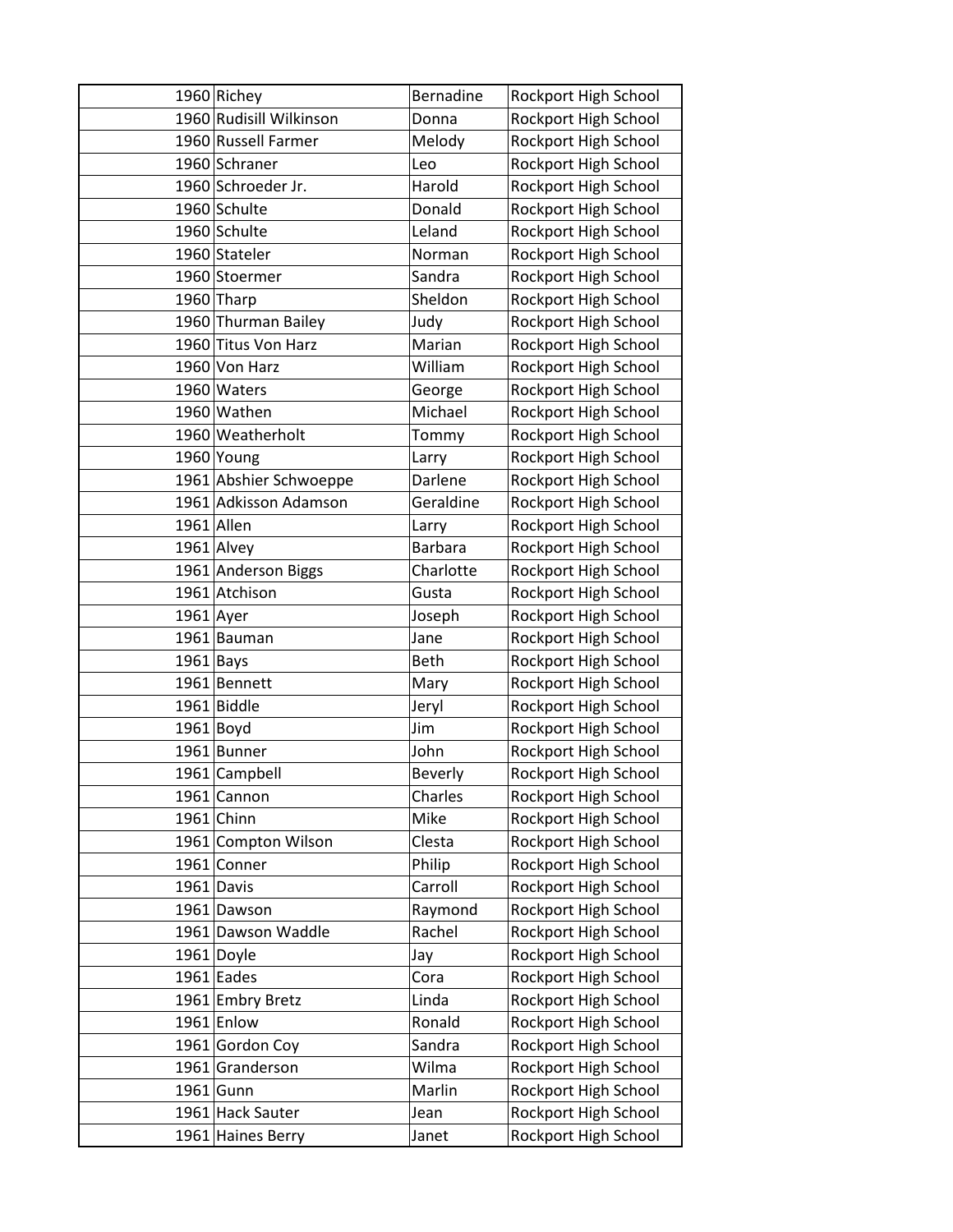| $1961$ Hall |                       | Barbara        | Rockport High School |
|-------------|-----------------------|----------------|----------------------|
|             | 1961 Harrison         | Lloyd          | Rockport High School |
| $1961$ Hart |                       | Ronnie         | Rockport High School |
|             | 1961 Hedrick          | Richard        | Rockport High School |
| $1961$ Held |                       | Alice          | Rockport High School |
|             | 1961 Kramer           | Larry          | Rockport High School |
|             | 1961 Kramer           | Vaugn          | Rockport High School |
|             | $1961$  Lamar         | Lynn           | Rockport High School |
|             | 1961 Leslie           | <b>Brenda</b>  | Rockport High School |
| $1961$ Ling |                       | Andrew         | Rockport High School |
| $1961$ Lutz |                       | Louis          | Rockport High School |
|             | 1961 Mastin           | Wayne          | Rockport High School |
|             | 1961 Miller Dawson    | Patricia       | Rockport High School |
|             | 1961 Morris           | Faye           | Rockport High School |
|             | 1961 Nickens          | Harold         | Rockport High School |
|             | 1961 Parsley          | Loney          | Rockport High School |
|             | $1961$ Payne          | James          | Rockport High School |
|             | 1961 Phillips         | Gilbert        | Rockport High School |
|             | 1961 Purcell Jr.      | Harvey         | Rockport High School |
|             | 1961 Rafferty         | Margaret       | Rockport High School |
| $1961$ Ray  |                       | Walter         | Rockport High School |
|             | 1961 Rimstidt         | James          | Rockport High School |
|             | 1961 Rininger         | Jimmie         | Rockport High School |
| 1961 Roth   |                       | Nila           | Rockport High School |
|             | 1961 Roth Kramer      | Sharon         | Rockport High School |
|             | 1961 Scherm Lincoln   | Janice         | Rockport High School |
|             | 1961 Schroeder        | <b>Bonnie</b>  | Rockport High School |
|             | 1961 Schultise        | Gary           | Rockport High School |
|             | 1961 Schwoeppe        | George         | Rockport High School |
|             | 1961 Shelton Matthews | Leona          | Rockport High School |
|             | 1961 Skelton          | Cullen         | Rockport High School |
|             | $1961$ Smith          | Justus         | Rockport High School |
|             | 1961 Spurlock         | Darryl         | Rockport High School |
|             | 1961 Stewart          | Mary           | Rockport High School |
|             | 1961 Therber          | Juanita        | Rockport High School |
|             | 1961 Thomas           | <b>Beverly</b> | Rockport High School |
|             | 1961 Thorpe           | Sandra         | Rockport High School |
|             | 1961 Waters           | Louis          | Rockport High School |
|             | 1961 Whitaker         | Stephen        | Rockport High School |
|             | 1961 Williams         | Jerry          | Rockport High School |
|             | 1961 Williamson       | Mary           | Rockport High School |
|             | 1961 Woolen           | Donald         | Rockport High School |
|             | $1962$ Adams          | Charles        | Rockport High School |
|             | 1962 Bosecker         | Ellen          | Rockport High School |
|             | 1962 Bunner           | Tommy          | Rockport High School |
|             | 1962 Cline Hinton     | Rebecca        | Rockport High School |
|             | 1962 Davis Hesson     | Linda          | Rockport High School |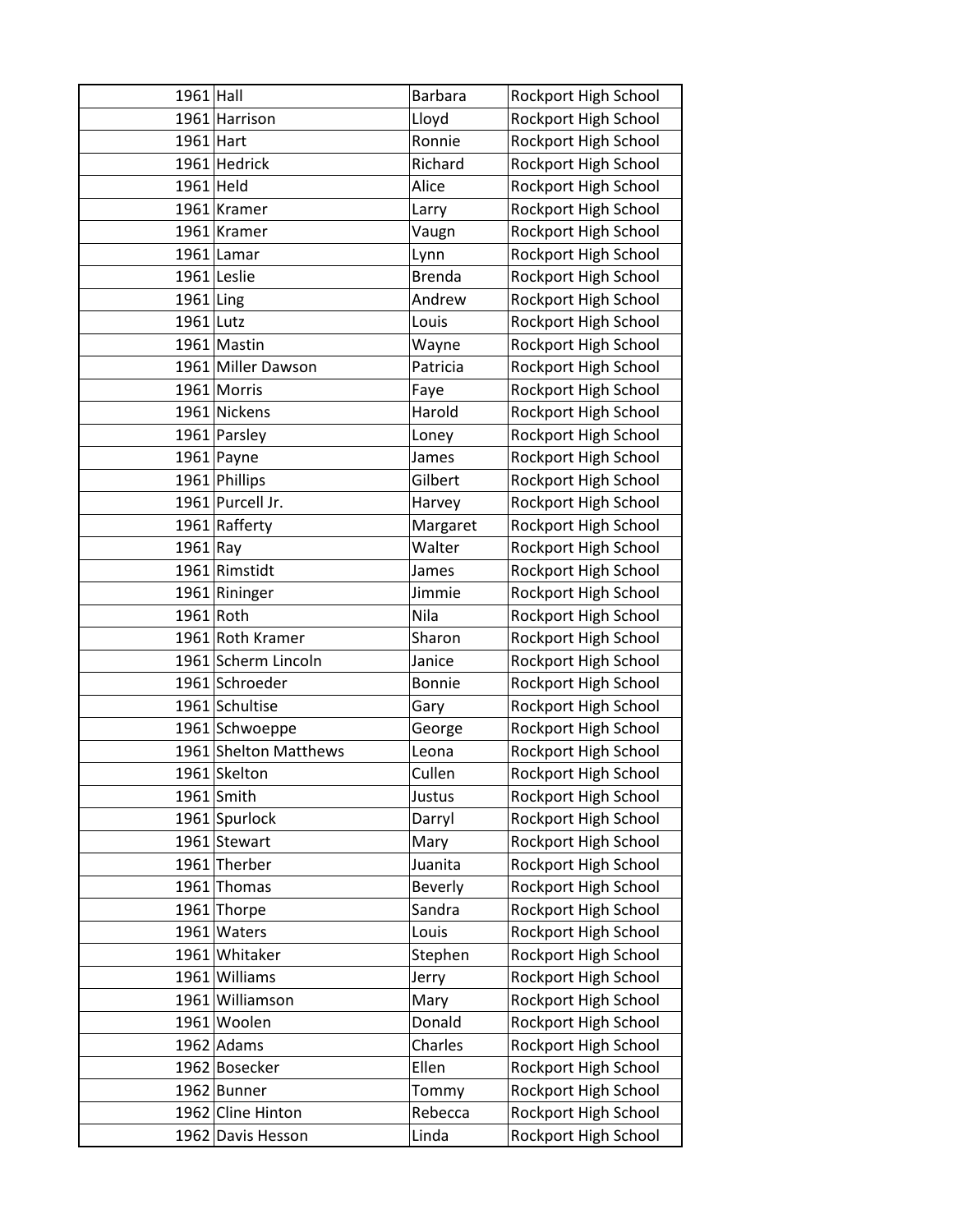|            | 1962 Dawson        | Deanna        | Rockport High School |
|------------|--------------------|---------------|----------------------|
|            | 1962 Dickenson     | Stanley       | Rockport High School |
|            | 1962 Ellison Britt | Georgianne    | Rockport High School |
|            | 1962 Ewing         | Donnie        | Rockport High School |
| $1962$ Fay |                    | <b>Thomas</b> | Rockport High School |
|            | 1962 Fellwock      | Raye          | Rockport High School |
|            | 1962 Friedel       | Janet         | Rockport High School |
|            | 1962 Frobeter      | Sharon        | Rockport High School |
|            | 1962 Gasaway       | Donald        | Rockport High School |
| 1962 Gill  |                    | Thomas        | Rockport High School |
|            | 1962 Greene        | George        | Rockport High School |
|            | 1962 Greene        | Jerry         | Rockport High School |
|            | 1962 Greene        | Nathan        | Rockport High School |
|            | 1962 Grose         | George        | Rockport High School |
|            | 1962 Haines        | David         | Rockport High School |
|            | $1962$ Hardy       | Martha        | Rockport High School |
|            | 1962 Hargis        | John          | Rockport High School |
|            | 1962 Hedrick       | Peggy         | Rockport High School |
|            | 1962 Hesson        | William       | Rockport High School |
|            | 1962 Hinton        | David         | Rockport High School |
|            | 1962 Ketcham       | William       | Rockport High School |
|            | 1962 Kinder        | Patricia      | Rockport High School |
| 1962 King  |                    | Patricia      | Rockport High School |
|            | 1962 Kirchgessner  | Marilyn       | Rockport High School |
|            | 1962 Kramer Hesson | Linda         | Rockport High School |
|            | 1962 Kratz         | Marcia        | Rockport High School |
|            | $1962$ Kruse       | Dee           | Rockport High School |
|            | 1962 Langdon       | Velma         | Rockport High School |
|            | 1962 Lautner       | Marjorie      | Rockport High School |
|            | 1962 Lester        | Harold        | Rockport High School |
|            | 1962 Lindsey       | Kermitt       | Rockport High School |
|            | 1962 Lindsey       | Michael       | Rockport High School |
|            | 1962 Lindsey       | Sylvia        | Rockport High School |
|            | 1962 Ling Holbrook | Rosie         | Rockport High School |
|            | 1962 Mackey        | Phyllis       | Rockport High School |
| 1962 May   |                    | John          | Rockport High School |
|            | 1962 Miller        | Thomas        | Rockport High School |
|            | 1962 Moman         | Rita          | Rockport High School |
|            | 1962 Montgomery    | Mary          | Rockport High School |
|            | 1962 Mullins       | Karen         | Rockport High School |
|            | 1962 Nickens       | Jarold        | Rockport High School |
|            | 1962 Paceley       | Roxanna       | Rockport High School |
|            | 1962 Parker        | Don           | Rockport High School |
|            | 1962 Partridge     | Sherry        | Rockport High School |
|            | $1962$ Payne       | Regina        | Rockport High School |
|            | 1962 Pounds        | Carolyn       | Rockport High School |
|            | 1962 Powell        | Paul          | Rockport High School |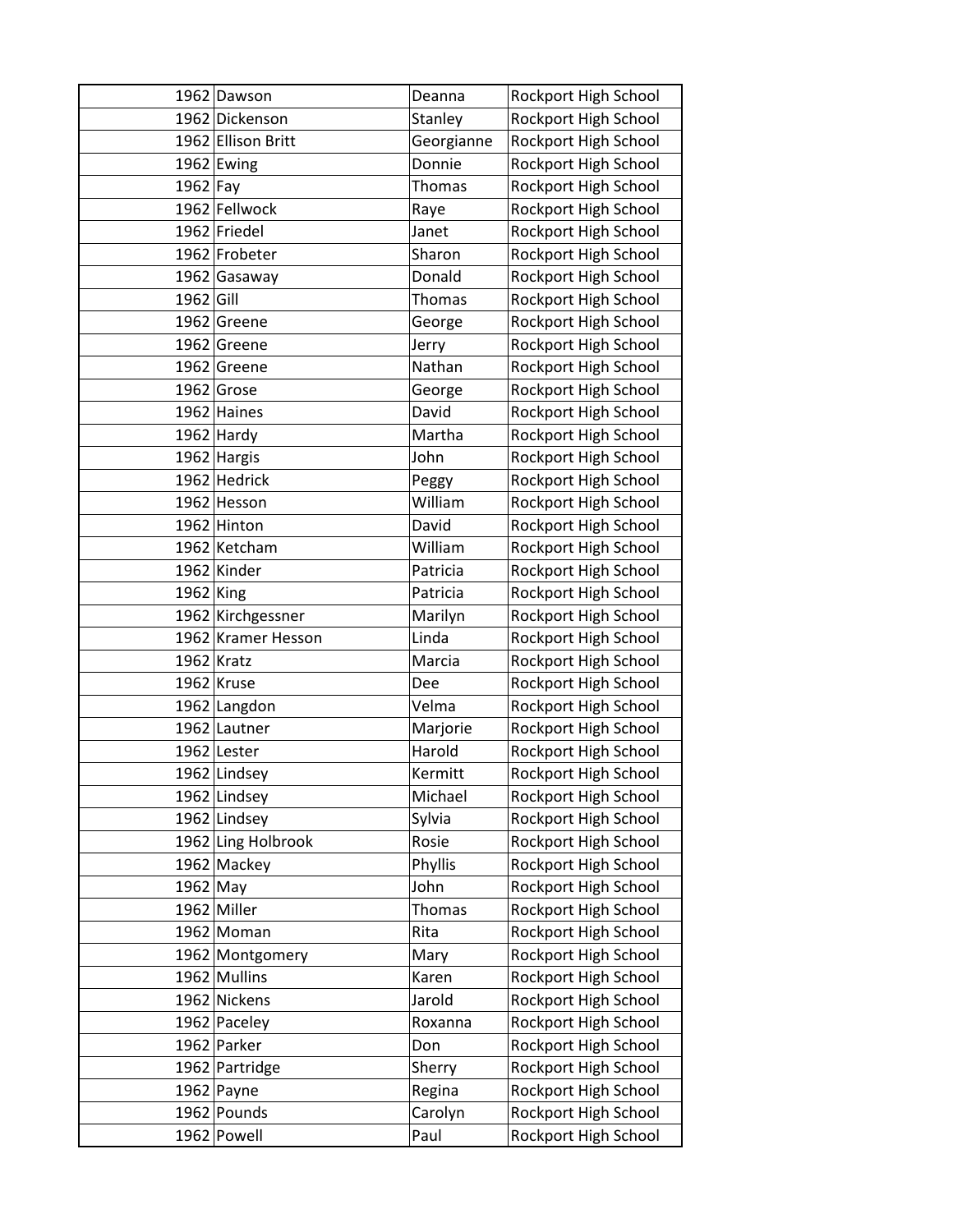|             | $1962$ Rasor       | Michael       | Rockport High School |
|-------------|--------------------|---------------|----------------------|
|             | 1962 Rebel Miller  | Sharon        | Rockport High School |
|             | 1962 Rhoades       | Charles       | Rockport High School |
|             | 1962 Scherm        | James         | Rockport High School |
|             | 1962 Schulte       | John          | Rockport High School |
|             | 1962 Schweizer     | John          | Rockport High School |
|             | 1962 Sherwood      | Billy         | Rockport High School |
|             | 1962 Skelton       | <b>Thomas</b> | Rockport High School |
|             | 1962 Smith         | Carol         | Rockport High School |
|             | 1962 Vincent       | Eugene        | Rockport High School |
|             | 1962 Wandel        | Kathleen      | Rockport High School |
|             | 1962 White         | Devona        | Rockport High School |
|             | 1962 White         | George        | Rockport High School |
|             | 1962 Wilder Ice    | Phyllis       | Rockport High School |
|             | 1962 Wright        | Markland      | Rockport High School |
|             | 1962 Yearby        | Gythelee      | Rockport High School |
|             | 1962 Young Lillpop | Diane         | Rockport High School |
|             | 1962 Zimmermann    | Robert        | Rockport High School |
|             | 1963 Abshier       | Raleigh       | Rockport High School |
|             | $1963$ Adams       | Karen         | Rockport High School |
|             | $1963$ Adams       | Virgil        | Rockport High School |
| $1963$ Ayer |                    | John          | Rockport High School |
| $1963$ Ball |                    | Paul          | Rockport High School |
|             | 1963 Bateman       | Paul          | Rockport High School |
|             | 1963 Berger        | Leona         | Rockport High School |
|             | 1963 Boultinghouse | Rita          | Rockport High School |
|             | 1963 Bozarth       | Diana         | Rockport High School |
|             | 1963 Bretz         | Michael       | Rockport High School |
|             | 1963 Bretz Ayer    | Charlotte     | Rockport High School |
|             | 1963 Calhoun       | John          | Rockport High School |
|             | 1963 Carter        | Ruth          | Rockport High School |
| 1963 Eble   |                    | Dale          | Rockport High School |
|             | 1963 England       | James         | Rockport High School |
|             | 1963 Enlow         | Dale          | Rockport High School |
|             | 1963 Garrett       | Larry         | Rockport High School |
|             | 1963 Gaston Adkins | Lanita        | Rockport High School |
|             | 1963 Green         | Mary          | Rockport High School |
|             | 1963 Grose         | Kenneth       | Rockport High School |
|             | 1963 Haines        | Nancy         | Rockport High School |
| $1963$ Hall |                    | Carolyn       | Rockport High School |
|             | 1963 Hamilton      | Sherry        | Rockport High School |
|             | 1963 Hamilton      | William       | Rockport High School |
|             | 1963 Hammond       | David         | Rockport High School |
|             | 1963 Harrison      | Dianna        | Rockport High School |
|             | $1963$ Harter      | Dee           | Rockport High School |
|             | 1963 Harvey        | Gary          | Rockport High School |
| 1963 Held   |                    | John          | Rockport High School |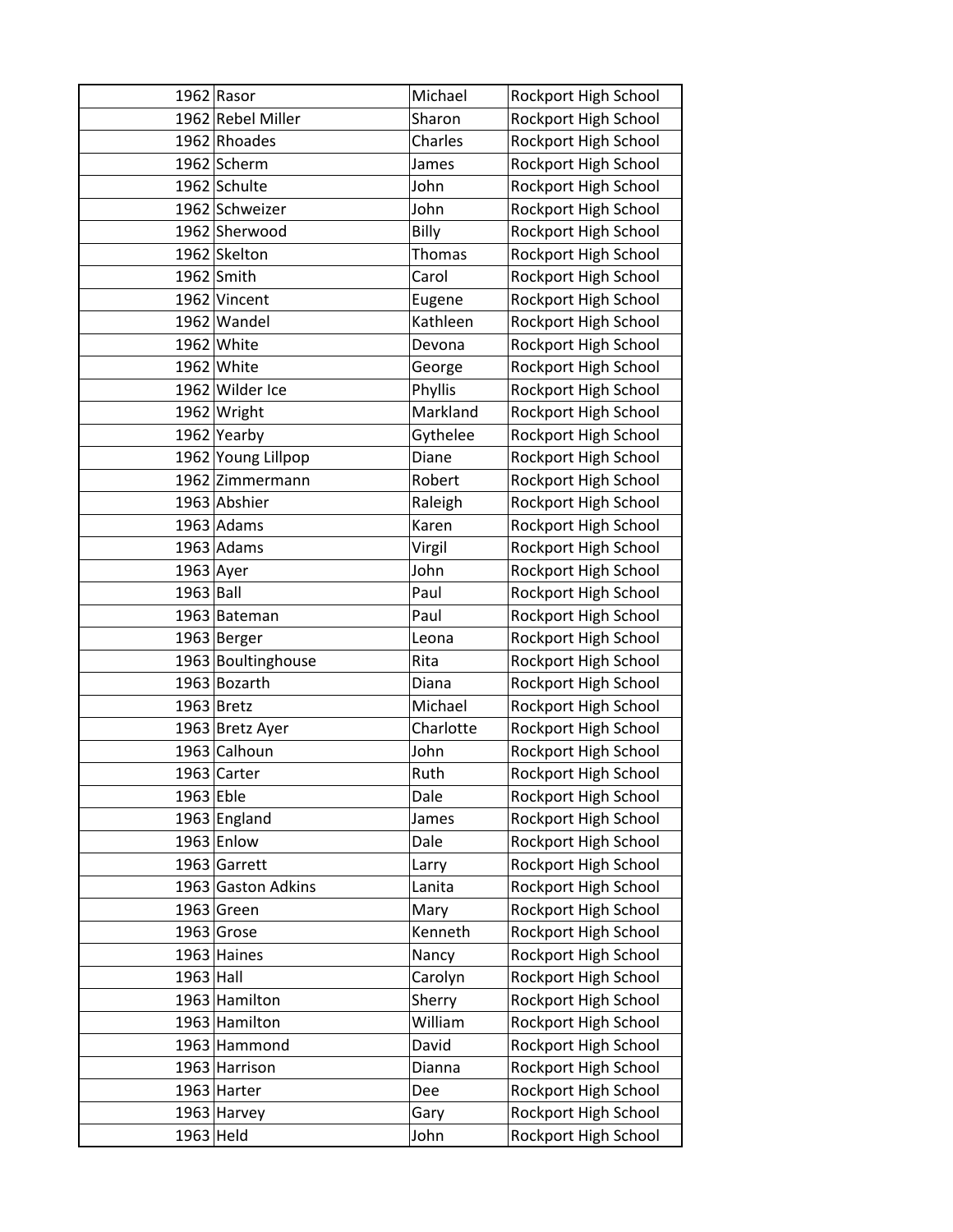|             | 1963 Jones               | Elizabeth      | Rockport High School |
|-------------|--------------------------|----------------|----------------------|
|             | 1963 Kirchgessner        | Robert         | Rockport High School |
|             | 1963 Lautner             | Dennis         | Rockport High School |
|             | 1963 Lillpop             | Gary           | Rockport High School |
|             | 1963 Magill              | Martha         | Rockport High School |
|             | 1963 Mallory             | <b>Brenda</b>  | Rockport High School |
|             | 1963 Mastin Greene       | Sharon         | Rockport High School |
|             | 1963 Miller              | Randall        | Rockport High School |
|             | 1963 Moseley             | Daniel         | Rockport High School |
|             | 1963 Obermeier           | Sandra         | Rockport High School |
|             | 1963 Poole               | Cheryl         | Rockport High School |
|             | $1963$ Raley             | Joseph         | Rockport High School |
|             | 1963 Russell             | Merlin         | Rockport High School |
|             | 1963 Schulte             | Herbert        | Rockport High School |
|             | 1963 Schweizer           | Joe            | Rockport High School |
|             | $1963$ Shaw              | William        | Rockport High School |
|             | 1963 Simpson Bretz       | Dianna         | Rockport High School |
|             | 1963 Smith               | Richard        | Rockport High School |
|             | 1963 Stallings           | Charles        | Rockport High School |
|             | 1963 Sweat               | Carol          | Rockport High School |
|             | 1963 Taskey Lashlee      | Rosetta        | Rockport High School |
|             | 1963 Waters              | <b>Steve</b>   | Rockport High School |
|             | 1963 Wathen Hinson       | Theresa        | Rockport High School |
|             | 1963 White               | <b>Brenda</b>  | Rockport High School |
|             | $1964$ Adams             | <b>Barbara</b> | Rockport High School |
|             | 1964 Adkisson            | Sharon         | Rockport High School |
|             | 1964 Anderson Zimmermann | Rebecca        | Rockport High School |
|             | 1964 Bailey              | Terry          | Rockport High School |
| $1964$ Ball |                          | Michael        | Rockport High School |
| 1964 Ball   |                          | Randall        | Rockport High School |
|             | 1964 Barnett             | Michael        | Rockport High School |
|             | 1964 Bateman             | Shirley        | Rockport High School |
|             | $1964$ Bates             | Henry          | Rockport High School |
| $1964$ Bays |                          | Carl           | Rockport High School |
|             | 1964 Blake               | Michael        | Rockport High School |
|             | 1964 Bowman              | <b>Brenda</b>  | Rockport High School |
|             | 1964 Boyd Hoofer         | Diana          | Rockport High School |
|             | 1964 Brown Mann          | Linda          | Rockport High School |
|             | 1964 Burgdorf            | Donna          | Rockport High School |
|             | 1964 Butler Logsdon      | Jeannie        | Rockport High School |
|             | 1964 Calhoun             | Carl           | Rockport High School |
|             | 1964 Cameron             | Sharon         | Rockport High School |
|             | 1964 Cartwright          | Connie         | Rockport High School |
|             | 1964 Chamberlain         | Hazel          | Rockport High School |
|             | 1964 Chinn Davis         | Julie          | Rockport High School |
|             | 1964 Clark               | James          | Rockport High School |
|             | 1964 Cochran             | James          | Rockport High School |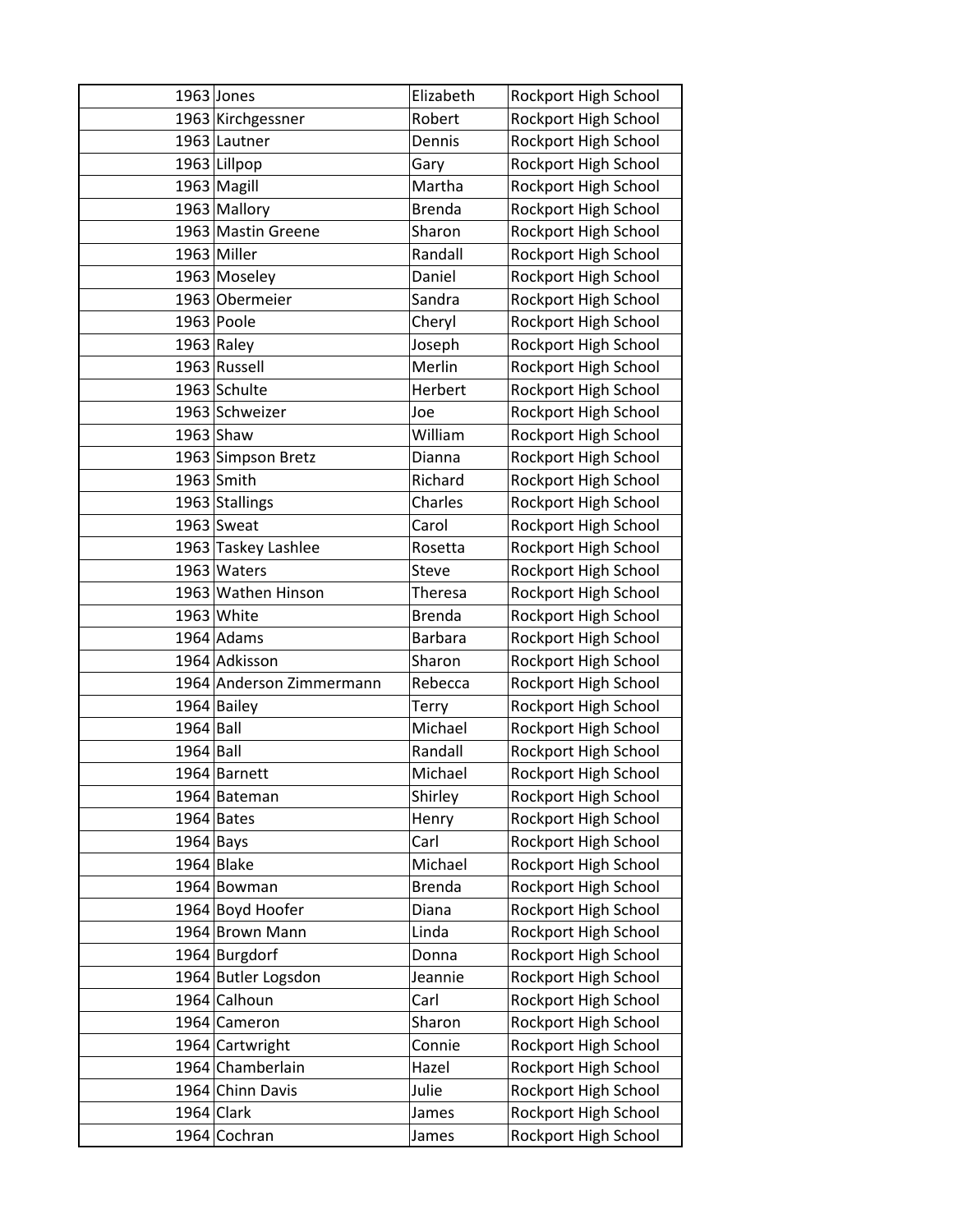|              | 1964 Conner            | Joyce          | Rockport High School |
|--------------|------------------------|----------------|----------------------|
|              | 1964 Cooper            | Samuel         | Rockport High School |
|              | 1964 Crafton Webb      | Susan          | Rockport High School |
|              | 1964 Daniels           | <b>Brenda</b>  | Rockport High School |
|              | 1964 Davis             | Patricia       | Rockport High School |
|              | 1964 Dawson            | Max            | Rockport High School |
|              | 1964 Enlow             | Glenn          | Rockport High School |
|              | 1964 Enlow             | Leonard        | Rockport High School |
|              | 1964 Fisher            | Susan          | Rockport High School |
|              | 1964 Garman            | David          | Rockport High School |
|              | 1964 Garrett           | Gean           | Rockport High School |
|              | 1964 Garrett           | Kenneth        | Rockport High School |
|              | 1964 Gasaway           | Hobart         | Rockport High School |
|              | $1964$ Gibbs           | Pat            | Rockport High School |
| 1964 Gill    |                        | Judy           | Rockport High School |
|              | 1964 Glackman Wells    | Susan          | Rockport High School |
|              | 1964 Green             | Ruth           | Rockport High School |
|              | 1964 Gubler            | Danny          | Rockport High School |
|              | $1964$ Hack            | <b>Brenda</b>  | Rockport High School |
|              | 1964 Harmon            | Shirley        | Rockport High School |
|              | 1964 Hedrick Symon     | <b>Beverly</b> | Rockport High School |
|              | 1964 Hess Allen        | Donna          | Rockport High School |
| $1964$ Kelly |                        | Rollie         | Rockport High School |
| $1964$ King  |                        | Joe            | Rockport High School |
|              | 1964 Kirchgessner      | Charles        | Rockport High School |
|              | 1964 Kramer            | <b>Barbara</b> | Rockport High School |
|              | 1964 Kramer            | Mary           | Rockport High School |
|              | 1964 Lester            | James          | Rockport High School |
|              | 1964 Lindsey           | Lonnie         | Rockport High School |
|              | 1964 Lindsey           | Norman         | Rockport High School |
| 1964 Lutz    |                        | Ρ.             | Rockport High School |
|              | 1964 Machin            | Bill           | Rockport High School |
|              | 1964 Marts             | Lawrence       | Rockport High School |
|              | 1964 Mercer            | Diann          | Rockport High School |
|              | 1964 Mitchell          | Donna          | Rockport High School |
|              | 1964 Morris            | Danny          | Rockport High School |
|              | 1964 Morris            | Thomas         | Rockport High School |
|              | 1964 Payne Schulte     | Peggy          | Rockport High School |
|              | 1964 Phillips          | Paul           | Rockport High School |
|              | 1964 Powers            | Larry          | Rockport High School |
| 1964 Rak     |                        | Michael        | Rockport High School |
|              | 1964 Ritchie           | Ruth           | Rockport High School |
|              | 1964 Roberts           | Mary           | Rockport High School |
|              | 1964 Robinson          | Harold         | Rockport High School |
|              | 1964 Robinson Robinson | Cheri          | Rockport High School |
|              | 1964 Roth              | Michael        | Rockport High School |
|              | 1964 Rudisill          | Danny          | Rockport High School |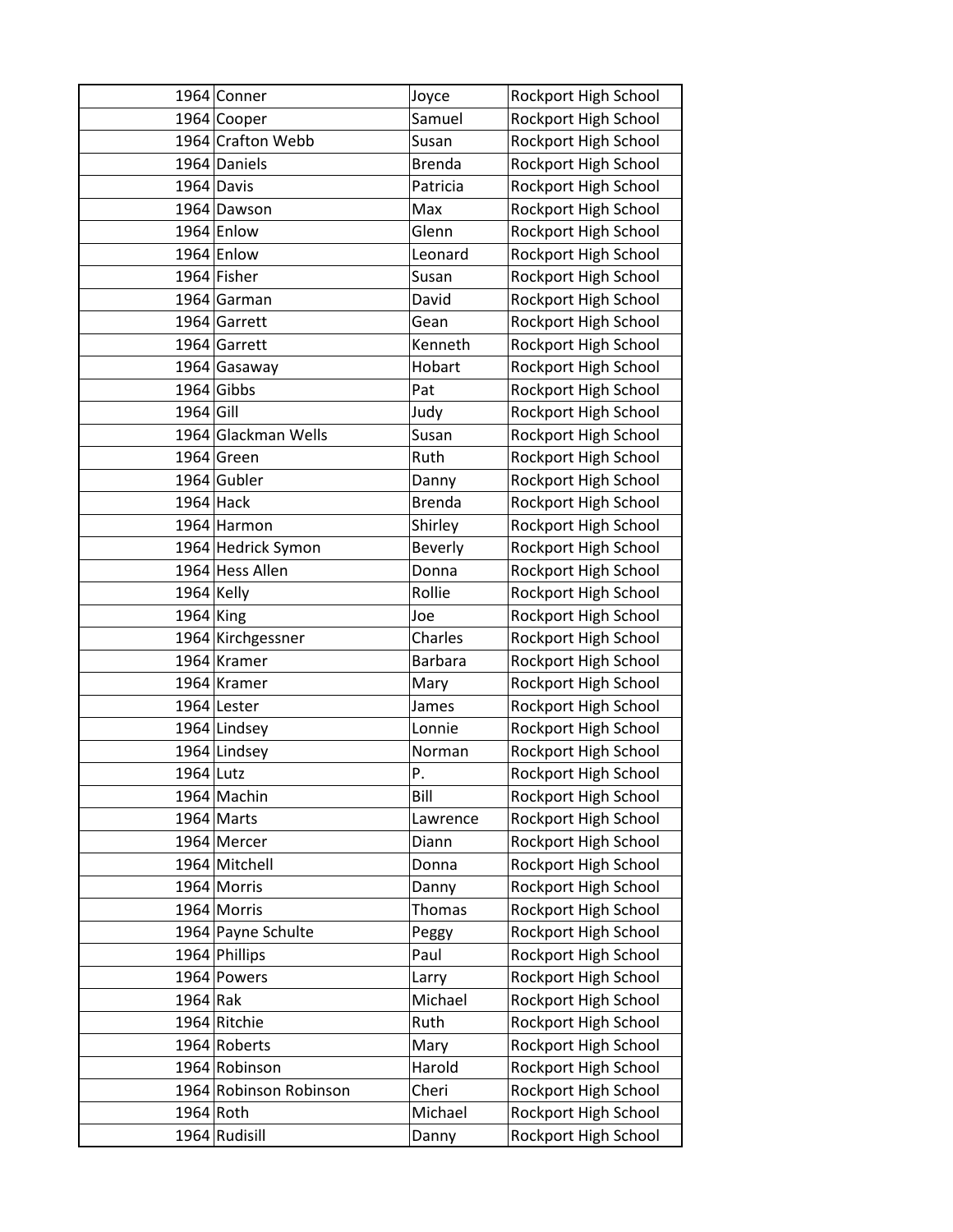| 1964 Sauter              | Judith        | Rockport High School |
|--------------------------|---------------|----------------------|
| 1964 Schraner            | Margaret      | Rockport High School |
| 1964 Schroeder           | Janice        | Rockport High School |
| 1964 Shourds Weatherholt | Karen         | Rockport High School |
| 1964 Snyder              | Charles       | Rockport High School |
| 1964 Spurlock            | Gwen          | Rockport High School |
| 1964 Stuteville          | John          | Rockport High School |
| 1964 Thomas              | Gary          | Rockport High School |
| 1964 Thomas              | Stephen       | Rockport High School |
| 1964 Thorpe              | Jon           | Rockport High School |
| 1964 Vittitow            | Martin        | Rockport High School |
| 1964 Weatherholt Herring | Karen         | Rockport High School |
| 1964 Wells               | Alma          | Rockport High School |
| 1964 Winkler             | Donald        | Rockport High School |
| 1964 Woodruff            | Melvin        | Rockport High School |
| 1964 Wroe                | Eddie         |                      |
|                          |               | Rockport High School |
| 1964 Young               | Gary          | Rockport High School |
| 1964 Young               | Robert        | Rockport High School |
| 1964 Ziegler             | Tony          | Rockport High School |
| 1965 Abshier             | James         | Rockport High School |
| 1965 Adams Weatherholt   | Virginia      | Rockport High School |
| $1965$ Ambs              | George        | Rockport High School |
| 1965 Anderson            | Terry         | Rockport High School |
| 1965 Austin              | Gayle         | Rockport High School |
| 1965 Beeler Keyer        | Jo            | Rockport High School |
| 1965 Best Bunner         | Mary          | Rockport High School |
| 1965 Bolin               | Gerald        | Rockport High School |
| 1965 Boultinghouse       | Jane          | Rockport High School |
| $1965$ Boyd              | Jeri          | Rockport High School |
| 1965 Branch              | Greg          | Rockport High School |
| 1965 Brand Zinn          | Connie        | Rockport High School |
| 1965 Bunch               | Edward        | Rockport High School |
| 1965 Bunch Brown         | Judith        | Rockport High School |
| 1965 Bunner              | Gary          | Rockport High School |
| $1965$ Butte             | John          | Rockport High School |
| 1965 Cain Minks          | Sodonia       | Rockport High School |
| 1965 Cameron Wathen      | Wilma         | Rockport High School |
| 1965 Cannon Williams     | Theresa       | Rockport High School |
| 1965 Carter              | <b>Brenda</b> | Rockport High School |
| 1965 Cooper              | James         | Rockport High School |
| 1965 DeWeese McFadden    | Patricia      | Rockport High School |
| 1965 Dunker              | Steve         | Rockport High School |
| 1965 Ellsworth Matthews  | Connie        | Rockport High School |
| 1965 Embry Masterson     | Diane         | Rockport High School |
|                          | Angela        | Rockport High School |
| 1965 Feigel Bruce        |               |                      |
| 1965 Fellwock            | John          | Rockport High School |
| 1965 Ferguson Wimsatt    | Jonett        | Rockport High School |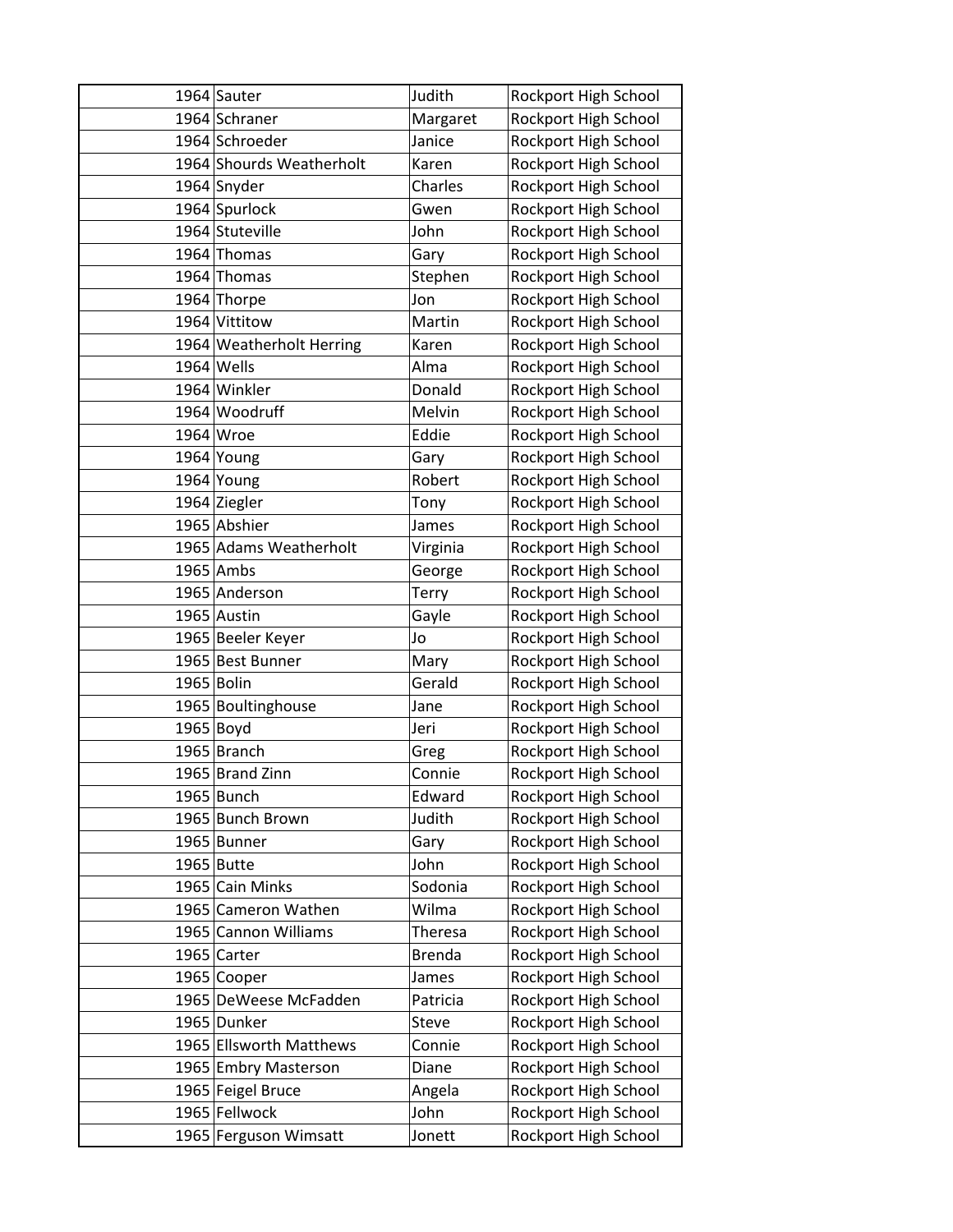| 1965 Fisher           | <b>Rick</b>  | Rockport High School |
|-----------------------|--------------|----------------------|
| $1965$ Frank          | Ray          | Rockport High School |
| 1965 Garrett Smith    | Terri        | Rockport High School |
| 1965 Gentry Anderson  | Sharon       | Rockport High School |
| 1965 Hadley           | Shirley      | Rockport High School |
| 1965 Hardy Jr.        | Ernest       | Rockport High School |
| 1965 Haynes Eifler    | Pam          | Rockport High School |
| 1965 Hedrick Green    | <b>Betty</b> | Rockport High School |
| 1965 Hemmings         | Clayton      | Rockport High School |
| 1965 Herron           | Julie        | Rockport High School |
| 1965 Hinton           | Della        | Rockport High School |
| 1965 Hoofer           | Charles      | Rockport High School |
| 1965 Horn Miller      | Debra        | Rockport High School |
| 1965 Horstman Fisher  | Kathy        | Rockport High School |
| 1965 Jones Dye        | Kennyida     | Rockport High School |
| 1965 Kramer           | Candace      | Rockport High School |
| 1965 Kratz Lundy      | Carol        | Rockport High School |
| 1965 Lanham Lamb      | Rita         | Rockport High School |
| 1965 Lawson Webb      | Carol        | Rockport High School |
| 1965 Leslie           | Sandra       | Rockport High School |
| 1965 Leslie Middleton | Donna        | Rockport High School |
| 1965 Lillpop Taber    | Dowanna      | Rockport High School |
| 1965 Lloyd            | Joe          | Rockport High School |
| 1965 McIntyre Andrews | Markel       | Rockport High School |
| 1965 McKean Dublo     | Donna        | Rockport High School |
| 1965 McLain           | Jim          | Rockport High School |
| 1965 Miller           | Gary         | Rockport High School |
| 1965 Oskins           | Mike         | Rockport High School |
| 1965 Paceley Dohaney  | AnnaLou      | Rockport High School |
| 1965 Patterson        | Sam          | Rockport High School |
| 1965 Payne Addis      | <b>Burma</b> | Rockport High School |
| 1965 Perry Wathen     | Carolyn      | Rockport High School |
| 1965 Rafferty         | Howard       | Rockport High School |
| 1965 Rafferty         | Roger        | Rockport High School |
| 1965 Richard          | Patrick      | Rockport High School |
| 1965 Richard          | Rick         | Rockport High School |
| 1965 Richey           | Robert       | Rockport High School |
| 1965 Roth Krack       | LaVonne      | Rockport High School |
| 1965 Samuels          | Paul         | Rockport High School |
| 1965 Scherm           | George       | Rockport High School |
| 1965 Schulte Kluemper | Kathy        | Rockport High School |
| 1965 Schwoeppe Spinks | Linda        | Rockport High School |
| 1965 Shourds          | Mike         | Rockport High School |
| 1965 Shrode Hargis    | Connie       | Rockport High School |
| 1965 Snyder           | Robert       | Rockport High School |
| 1965 Stevenson Glass  | Connie       | Rockport High School |
| 1965 Sumner           | Richard      | Rockport High School |
|                       |              |                      |